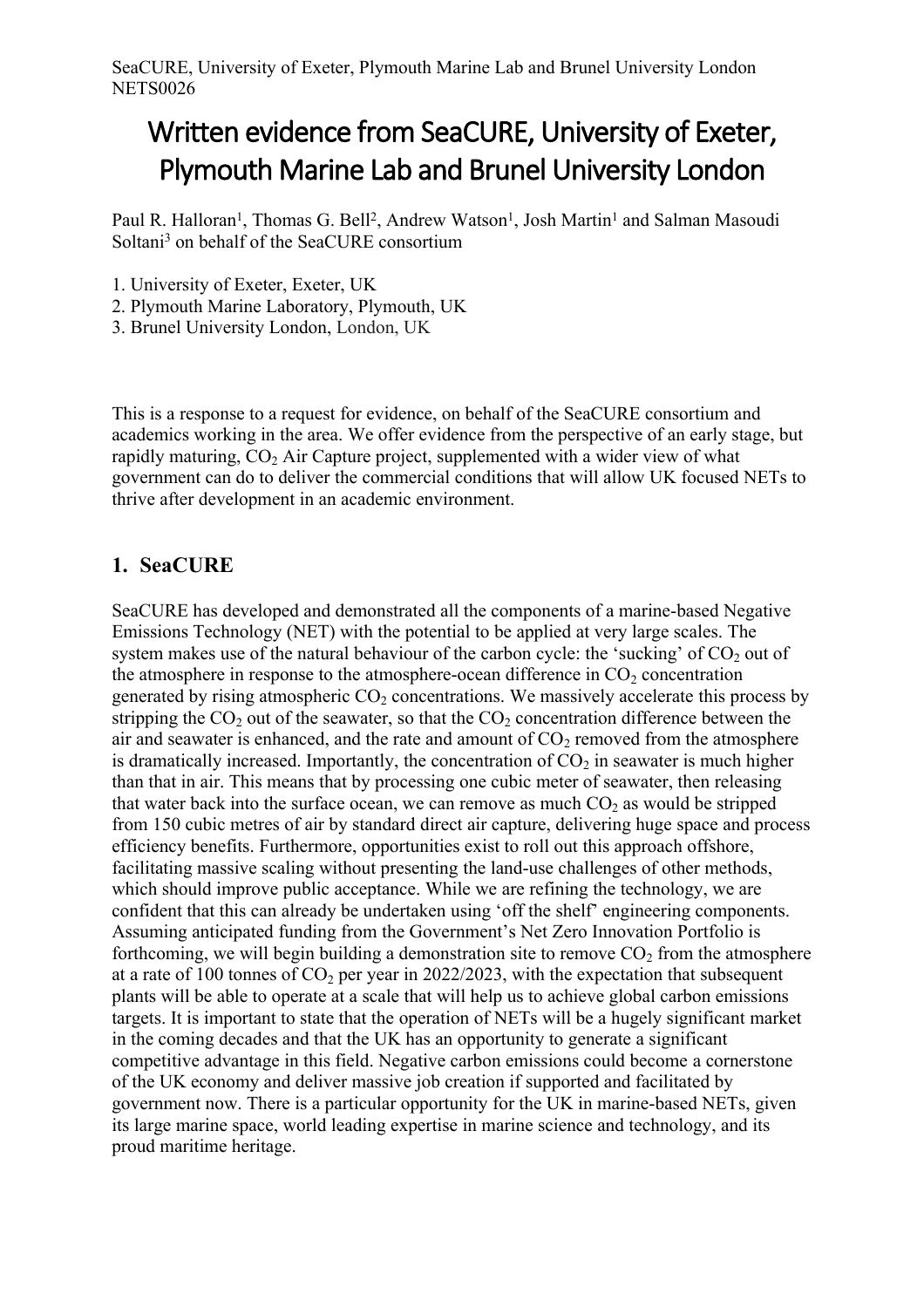- **2. What contribution could NETs (through DACCS, BECCS, and/or other NETs) make to achieving net zero by 2050?**
	- 2.1. We know with confidence that  $CO<sub>2</sub>$  *can* be removed from the atmosphere via seawater.
	- 2.2. We know in theory that we could do it at the scales required to deliver 1.5 or 2°C above preindustrial if there was the necessary capital investment, regulatory and licencing framework, and a mature carbon market or alternative mechanism to fund that carbon removal.
	- 2.3. While we do not see any major environmental risks, commercial investment will require a transparent and comprehensive assessment of environmental risks and benefits of  $CO<sub>2</sub>$  removal at this enormous scale via seawater, as well as the various mitigation measures needed to address these. This is a vital area for immediate public funding.
	- 2.4. To illustrate the scale of what is possible, and the scale of the costs:
		- 2.4.1. To stay below 2°C above preindustrial, a middle-of-the-road scenario requires global  $CO<sub>2</sub>$  emissions to be below zero (i.e. sucking more  $CO<sub>2</sub>$  out of the atmosphere than we are putting in to it) by around 14 thousand million tonnes of  $CO<sub>2</sub>$  per year. What does this mean? In addition to completely decarbonising or offsetting  $CO<sub>2</sub>$  emissions from every aspect of human activity on the planet, this would still require us to pull out of the atmosphere approximately as much  $CO<sub>2</sub>$ as the whole of humanity was emitting around 1970, or around  $1/3^{rd}$  of what we are emitting globally today.
		- 2.4.2. Preliminary calculations tell us that systems like SeaCURE operating across the global ocean such that they processed around 1% of the surface ocean's water per year could in theory deliver these net negative  $CO<sub>2</sub>$  emissions and keep the planet below 2°C above preindustrial.
		- 2.4.3. However, undertaking any activity at this scale would incur significant environmental and societal costs. The balance of cost vs. opportunity has not yet been fully appraised, it is however a key focus of our ongoing work.
		- 2.4.4. To illustrate one aspect of these costs that we can quantify with some confidence with work done to-date; if we were to build these units today to deliver the end-of-century global requirement for negative  $CO<sub>2</sub>$  emissions identified above, with proven and understood technological components, the energy consumption alone to run these units, irrespective of transport and storage costs, would be around 10 times present-day global electricity consumption.
		- 2.4.5. Including known technology that we have reasonable confidence could be mature in  $\sim$ 10 years' time, this energy consumption drops to around 4 times present-day global electricity consumption.
		- 2.4.6. Further development can be expected to reduce this further, but not by orders of magnitude.
- **3. At what technological stage are current NETs, and what is the likely timeframe that will allow NETs to be operational at scale in the UK?**
	- 3.1. The SeaCURE system is an early-stage technology. We have to-date proven the concept through experimental and modelling work. If funding from the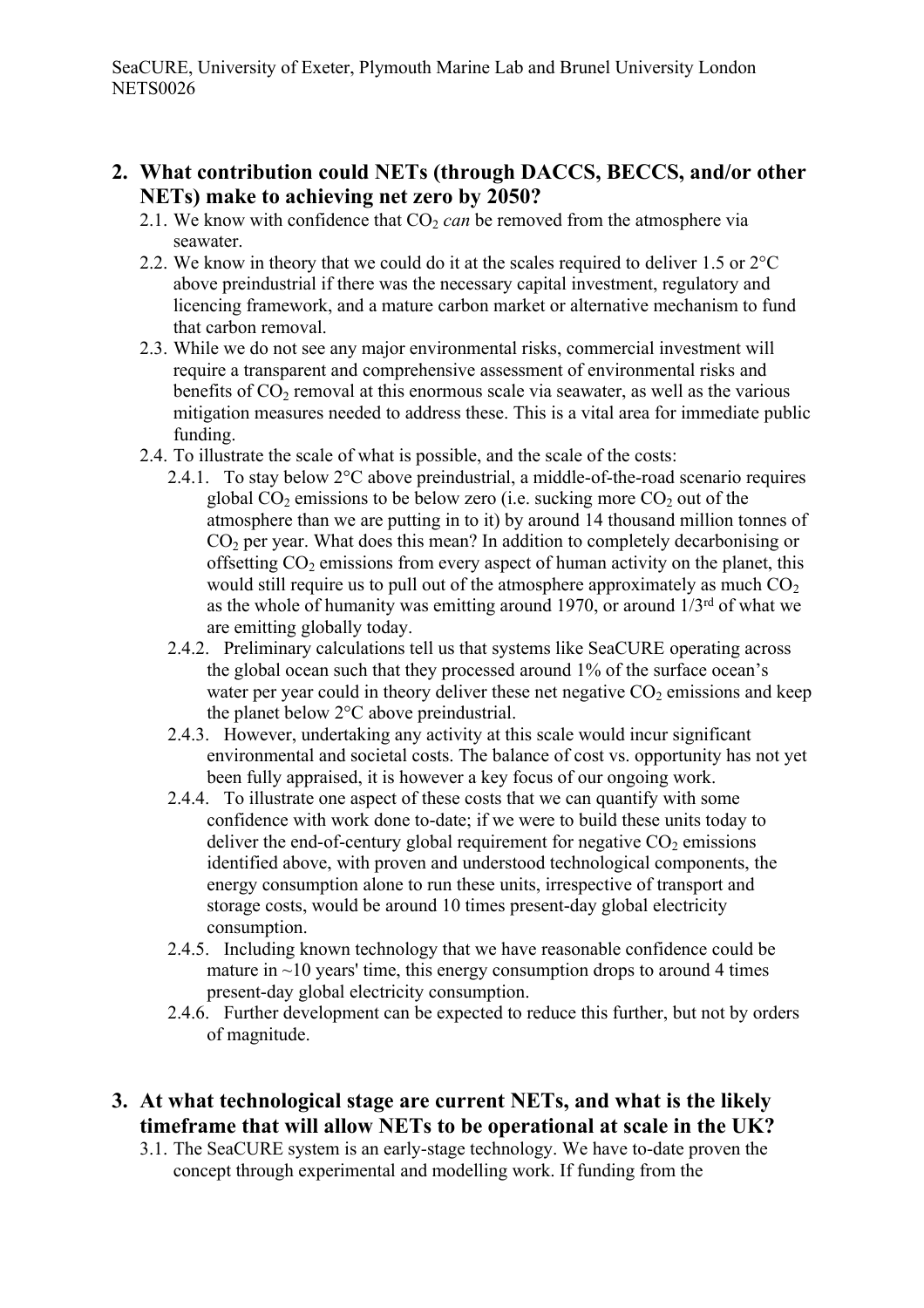Government's Net Zero Innovation Portfolio is forthcoming, we are confident that we will have constructed a demonstration plant capable of continuous operation by the end of 2024. This plant will operate at a rate of 100 tonnes of  $CO<sub>2</sub>$  removal per year and is intended to be a proof-of-concept before large-scale rollout.

- 3.2. A plant built conservatively for continuous operation today, from mature components, is projected to have operational costs in the region of £300 per tonne of  $CO<sub>2</sub>$  removed (not including  $CO<sub>2</sub>$  storage costs).
- 3.3. We have plotted a clear pathway to halving these costs as newer technology matures and when the plants are produced at scale. Routes have been identified which could reduce these costs further.
- 3.4. The timeframe for taking this system to operational use at scale in the UK is likely to be determined by progress on investment and wider political, regulatory and societal challenges rather than the timescales for technological maturity. These barriers are discussed below.
- **4. What are, and have been, the barriers to further development of NETs? How can such barriers be overcome?**
	- 4.1. A clear regulatory environment needs to be developed rapidly within which marine NETs can work economically. Due to the urgency of the problem, this needs to be done in parallel rather than subsequently to the work described below.
	- 4.2. Government funding is likely to be required in several areas to ensure that marine NETs can operate at scale within the existing environmental regulatory framework:
		- 4.2.1. Demonstration of the ability to robustly account for the removed carbon.
		- 4.2.2. A comprehensive assessment of the environmental impact of these systems across the different locations in which they are likely to be rolled out.
		- 4.2.3. Assessment of low cost (financially, energetically and environmentally) marine based CO<sub>2</sub> *storage*, separate from marine CO<sub>2</sub> *removal*.
		- 4.2.4. Work on public perception into the large scale roll out of these systems, and a better understanding of how to address any potential public concerns.
	- 4.3. Excess renewable energy production. Large scale operation of these systems requires that there is significant surplus renewable energy beyond that required to decarbonise the UK energy sector, including capacity for new electricity users arising from decarbonisation of other sectors. This is a logical consequence of the massive energetic costs of removing  $CO<sub>2</sub>$  from the atmosphere.
	- 4.4. Once the full evidence is in place for the net environmental benefit of these systems, legislative barriers need to be removed to provide a simple or more facilitated process for required permits and licences, similar, for example, to that which is in place for large infrastructure projects.
	- 4.5. A mature carbon market, or a publicly underwritten minimum negative carbon price which can cover the costs of NETs, will be required to give commercial investors confidence to fund the scale-up.
	- 4.6. An ideal framework to stimulate the UK negative emissions market is likely to be a 'feed-in-tariff' like approach, as applied during the early days wind power generation, into which activities like SeaCURE can bid with certainty. The government would act as a "carbon bank", reselling the negative emissions credits to polluters at a price driven by the regulatory environment the government decides to create. Providers of NETs need to be insulated from carbon market uncertainties as they go through scale up, to make it easier to secure funding (if revenue is known, investors can focus attention only on costs and delivery risks). The wind example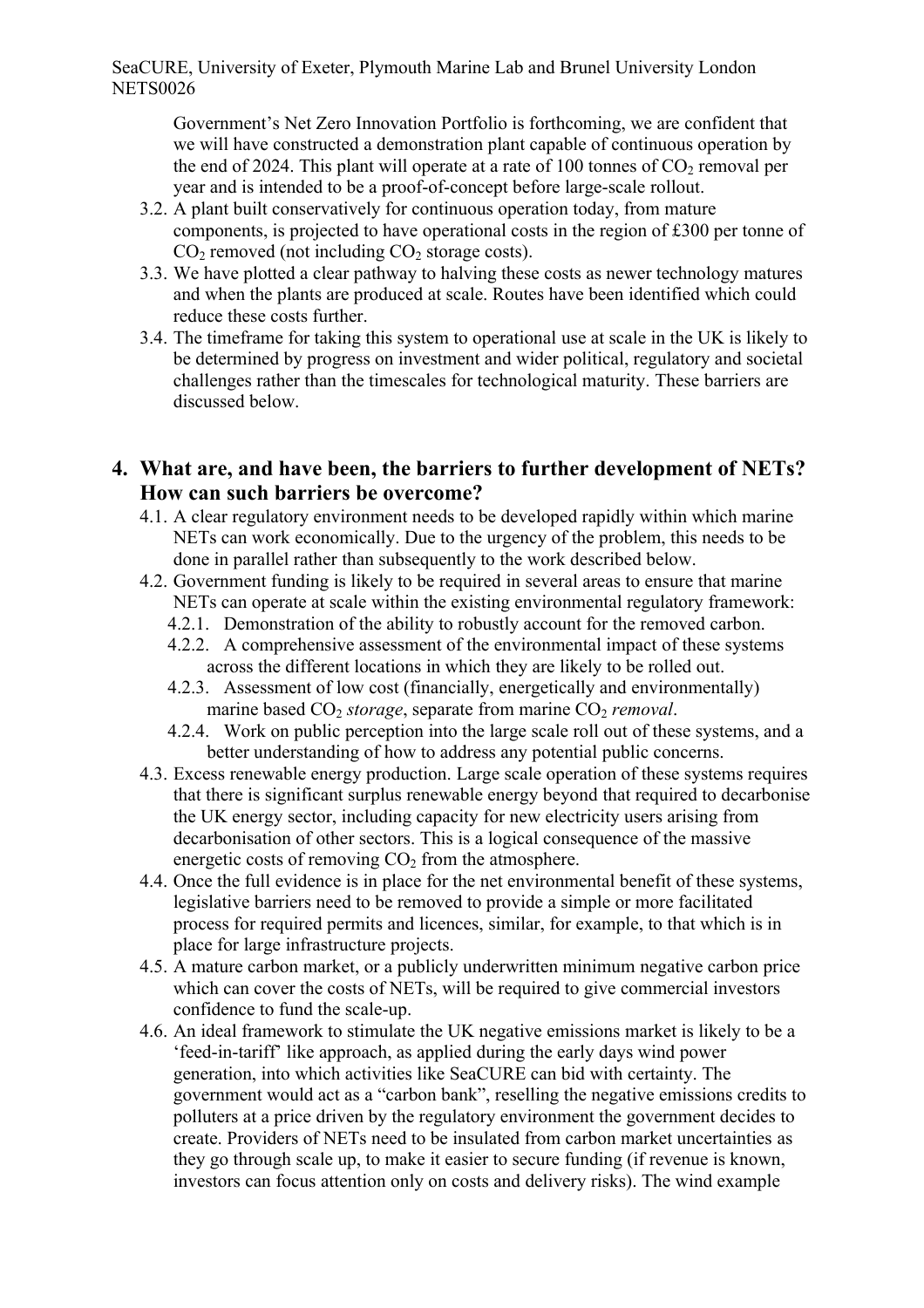was highly successful, providing a market which encouraged investment and innovation, leading to very rapid reductions in cost. This model is also flexible, in that 'feed-in-tariff's' can be scaled up or down depending on the volume of unabated emissions the government decides to accept over time. Government can always ensure that it can dispose of the acquired NET credits by tightening carbon rules to drive up carbon credit prices and/or by reducing 'feed-in-tariff' allocations going forward

- 4.7. Commercial funding alone using the carbon market approach will not keep us below 1.5 or 2°C. Staying below these levels of warming requires us to address our historical  $CO<sub>2</sub>$  emissions by going well below net-zero. This cannot be funded through companies paying to offset ongoing carbon emissions but must, almost certainly, be delivered as a public good to address historic emissions.
- 4.8. At very large scales, international cooperation will likely need to be reached about governance of all forms of NET systems.

### **5. What, if any, are the links and co-benefits to other technological innovations, such as sustainable aviation fuel or sustainability in the energy sector?**

- 5.1. There are a lot of synergies between SeaCURE's marine-based NET and green hydrogen. In the future it is likely that the two systems could be combined to reduce the cost of both.
- 5.2. The SeaCURE process, and other similar approaches, will consume large amounts of electricity. Once the capital costs of plants decreases it may well make sense to run these systems to utilise, and therefore buffer, the excess production associated with a high-renewable-mix energy sector. Such an approach creates a commercial incentive to oversizing the build out of intermittent renewable energy production to meet the UK's core energy requirements with minimal reliance on expensive energy storage.

#### **6. What are the trade-offs between availability of land and availability of sustainable biomass to make NETs a viable option in and beyond the UK?**

6.1. SeaCURE and marine NETs more widely offer a significant opportunity here. Plants produced at scale will operate most efficiently offshore, with little or no impact on land availability. This is particularly important for the UK as a maritime nation and SeaCURE, along with other marine-based NETs, represent a significant opportunity for the UK to become a leader in this burgeoning sector. Opportunities exist here for the large marine spaces surrounding British Overseas Territories, as well as the repurposing of historic oil and gas fields.

#### **7. What are the options for the storage of captured carbon, whether onshore or offshore?**

- 7.1. The default option for storage is in geological reservoirs. A particular opportunity exists for SeaCURE here to repurpose existing oil and gas infrastructure, allowing us to extract the  $CO<sub>2</sub>$  at the site of storage.
- 7.2. Opportunities exist to store  $CO<sub>2</sub>$  in the deep ocean, where it can either be dissolved into deep ocean water that will not return to the surface for hundreds of years, or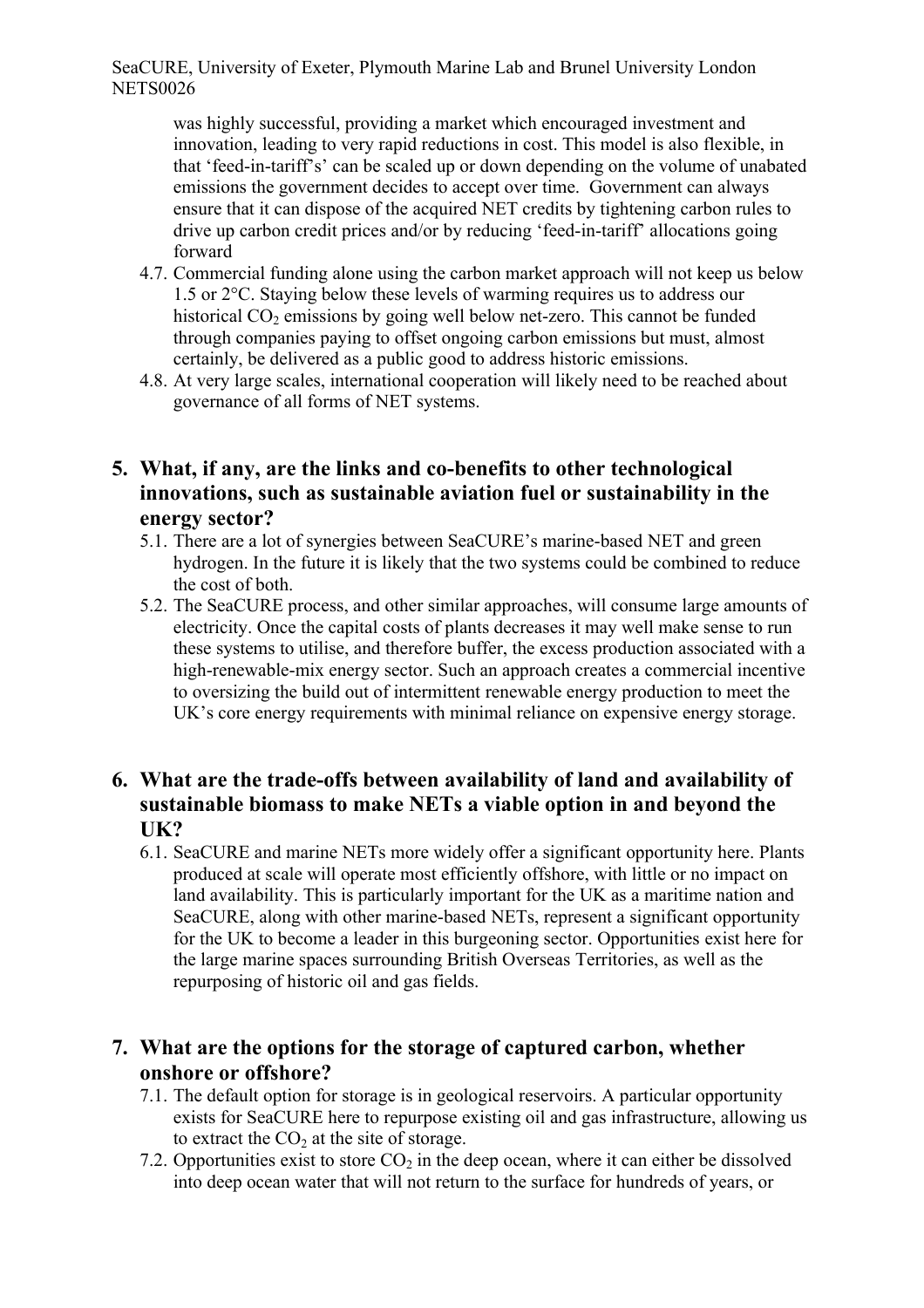stored on the seabed stably in liquid form for millennia. Strong theoretical arguments can be made for both approaches, though in the past the use of the deep sea for disposing of other waste products (radioactive waste) has met with public opposition. Significant activities would be required to generate the evidence to build a case to do either at scale.

#### **8. What other drawbacks for the environment and society would need to be overcome to make NETs operational?**

- 8.1. For large scale rollout, rigorous marine spatial planning would be needed to minimise any potential impacts on other marine users. This requires work to be done quickly on the various potential risks and co-benefits of such technologies. In the early phase of scale up, it is likely that plants will be located to deliver co-benefits, for example to mitigate the impacts of ocean acidification on particularly sensitive ecosystems of industries, but at the scale required to deliver the necessary global negative emissions, society will have to back the approach almost exclusively on its  $CO<sub>2</sub>$  removal merits.
- 8.2. At present, existing NET has not presented any significant adverse publicity. While further work is required in this area, it appears readily accepted that NETs are an essential component in achieving global emissions targets.

## **9. Given the proposed role of NETs in climate change modelling, is there a danger of over-reliance on these technologies in net zero strategies?**

- 9.1. Yes. If the desire is the keep temperatures below 2°C above preindustrial, NETs are our only realistic option to do what is necessary and take our global emissions well below net zero. However, utilising NETs to decarbonise industries that could, however unpalatably, be decarbonised, is likely to be a suboptimal use of NETs and is far less likely to attract public support.
- 9.2. Large scale early expansion of energy intensive NETs drawing renewable energy from the grid, or competing for renewable energy infrastructure, could slow down the decarbonisation of our energy sector if renewable energy role out is too slow.

#### **10. How should the UK Government support the further development of NETsMassive renewable power rollout that goes beyond meeting present-day energy requirements.**

- 10.1. Supporting the technical development of high-volume  $CO<sub>2</sub>$  storage and the reduction of regulatory barriers in achieving this. International cooperation may be beneficial here, but it is important not to simply dump the issue elsewhere and to ensure that all solutions are fully environmentally compliant and properly governed.
- 10.2. Fast-track planning and environmental consents once robust assessment of environmental impacts has been carried out.
- 10.3. Tax incentives, such as no VAT on negative carbon emissions.
- 10.4. Commitment to underwrite a minimum negative carbon price to make NETs viable before carbon taxes are increased to the required level.
- 10.5. Strategic development of the UK's Emissions Trading Scheme to incentivise early investment in NETs, as well as to facilitate international sales of carbon offsets.